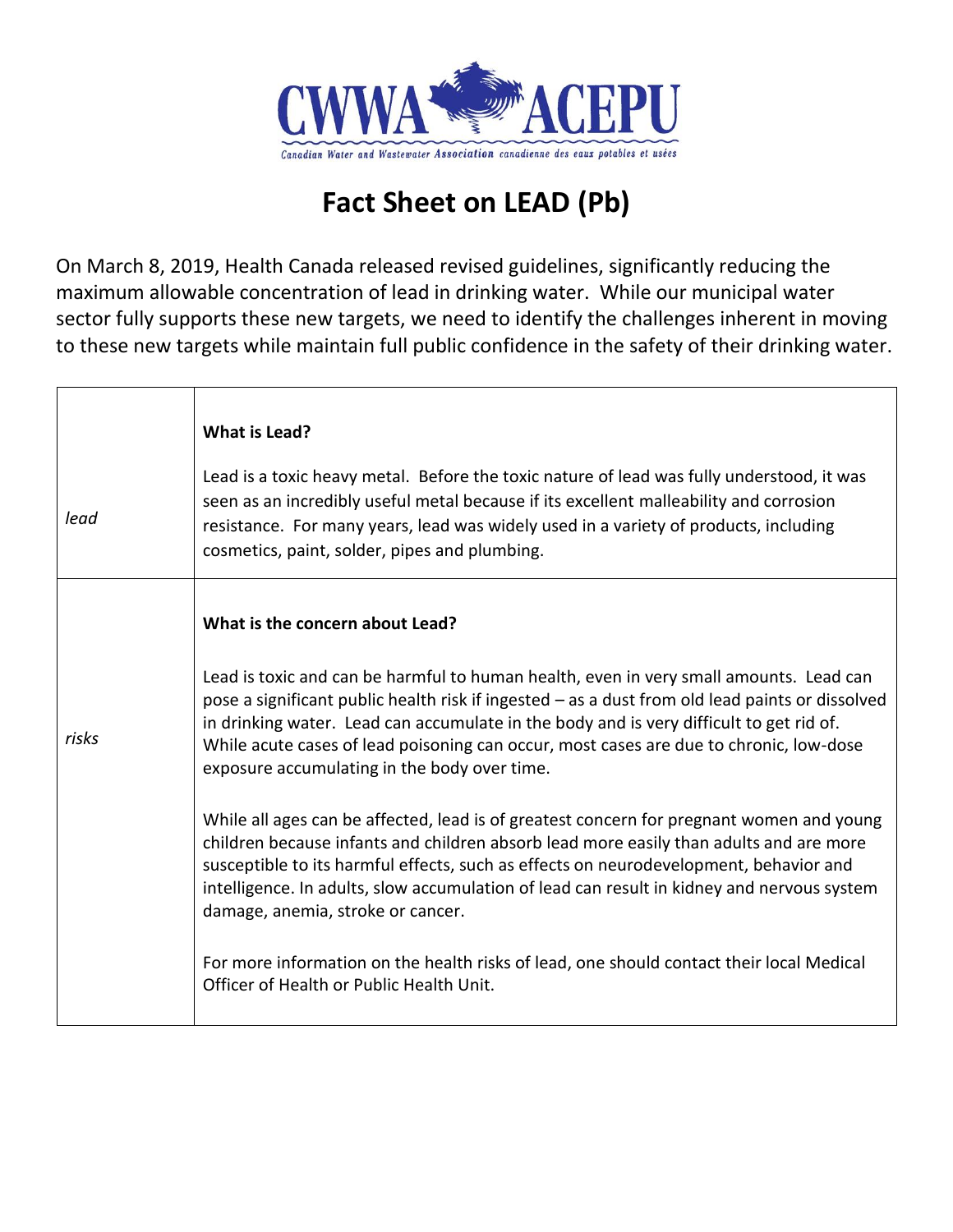|           | The Use of Lead in Water Services                                                                                                                                                                                                                                         |
|-----------|---------------------------------------------------------------------------------------------------------------------------------------------------------------------------------------------------------------------------------------------------------------------------|
| why lead? | The ductility of lead, its resistance to corrosion, and low electrical conductivity, made it a<br>particularly good material for constructing water pipes. In fact, the chemical symbol for<br>lead is Pb, which comes from the Latin word plumbum, meaning "waterworks." |
|           |                                                                                                                                                                                                                                                                           |

| where is the<br>lead? | In general, water that is treated and distributed in municipal systems is lead-free. Water<br>leaves the municipal treatment plants and travels through the 'water mains' (the large<br>water pipes down each street) lead-free. However, drinking water can come into contact<br>with lead in the 'service lines' (the pipes that connect each property to the water main).<br>Lead can also be found in the plumbing materials in the home, such as lead pipes, brass<br>fixtures, and lead soldering. |
|-----------------------|----------------------------------------------------------------------------------------------------------------------------------------------------------------------------------------------------------------------------------------------------------------------------------------------------------------------------------------------------------------------------------------------------------------------------------------------------------------------------------------------------------|
| phasing out           | While Canadian municipalities began phasing out the use of lead in 'service lines' to<br>properties in the 1960's, the National Plumbing Code permitted the use of lead until 1975<br>and lead solder until 1986. Restrictions on lead content in brass fittings are much more<br>recent, with the newest definitions set in 2013.                                                                                                                                                                       |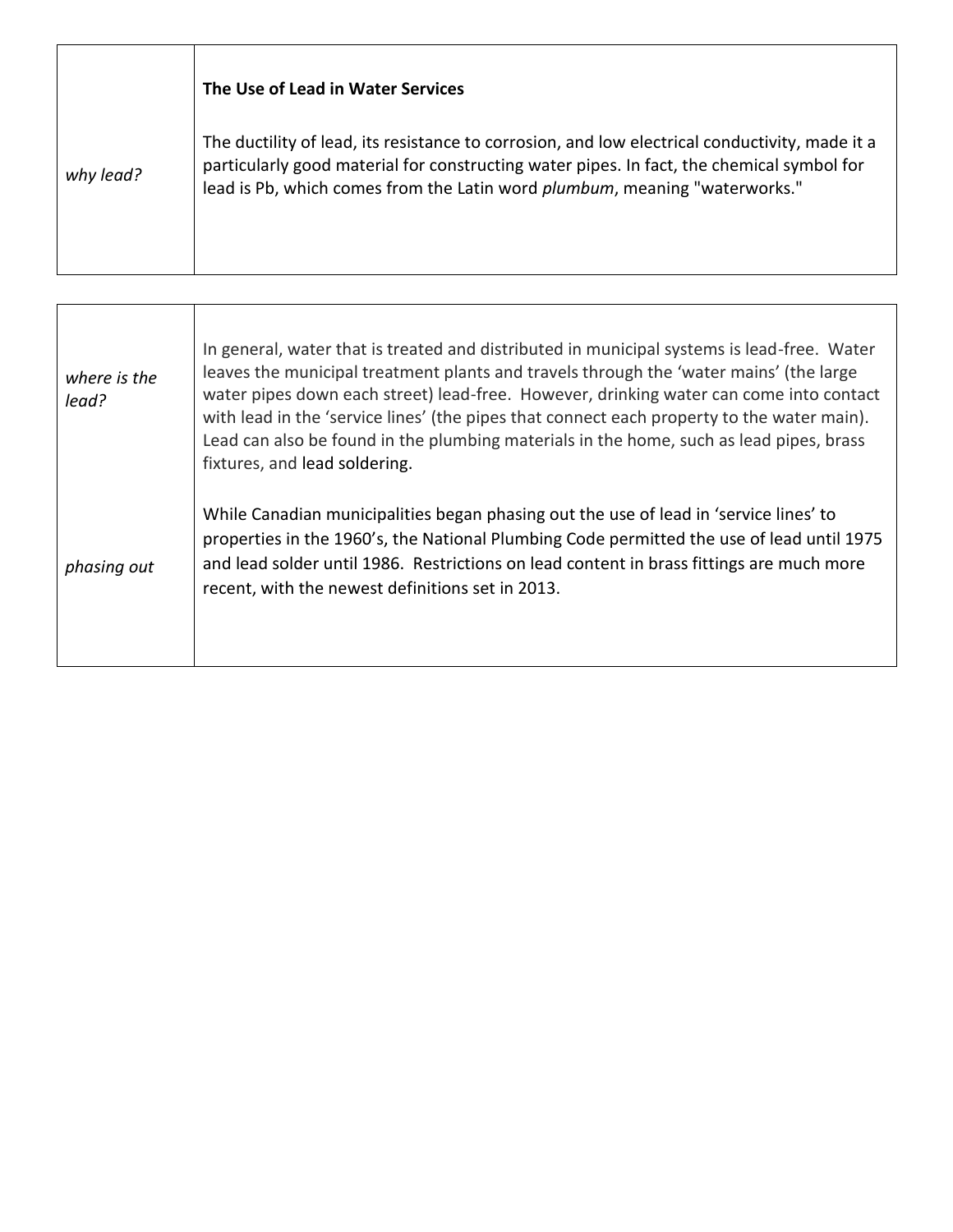|                             | How Do We Eliminate or Control Lead?                                                                                                                                                                                                                                                                                                                                                                                                                                                                                    |
|-----------------------------|-------------------------------------------------------------------------------------------------------------------------------------------------------------------------------------------------------------------------------------------------------------------------------------------------------------------------------------------------------------------------------------------------------------------------------------------------------------------------------------------------------------------------|
| service line<br>replacement | Of course our first goal is to eliminate lead from our systems by removing and replacing<br>lead service lines. Communities across Canada have endeavoured to strategically replace<br>lead service lines at appropriate opportunities such as during road reconstruction. While<br>this replacement process can be expensive and take many years, communities are making<br>great progress through these efforts and continue to identify and remove any remaining<br>lead service lines from their municipal systems. |
| alternatives                | Alternatives to replacement are being considered, such as lining the existing service lines<br>and plumbing pipes, in an effort to find a less-expensive, yet effective way of addressing<br>existing lead lines.                                                                                                                                                                                                                                                                                                       |
|                             | The greatest challenge is that much, if not most, of a service line lies on private property,<br>not within the municipal road allowance. Complete replacement of the service line to a<br>home or building requires the cooperation and participation of the property owners.                                                                                                                                                                                                                                          |
| private                     |                                                                                                                                                                                                                                                                                                                                                                                                                                                                                                                         |
| property<br>municipal       | As yet, property owners are not required to cooperate, nor to address the plumbing<br>within their premises. Municipal utilities try to work with the property owners and many<br>offer financial incentives to participate in replacement programs. But this requires<br>extensive public education, public finances, and authority to work on private property.                                                                                                                                                       |
| incentives                  | If unable to attain the property owners' participation, municipalities have often<br>conducted partial replacements - replacing the service line only from the water main to<br>the property line. However, recent studies have suggested such partial replacements can<br>temporarily cause greater potential risk by cutting into pipes and disturbing the lead.                                                                                                                                                      |
| partial                     |                                                                                                                                                                                                                                                                                                                                                                                                                                                                                                                         |
| replacement                 | Meanwhile, we adjust the chemistry of the water leaving the treatment plant to minimize<br>its reaction with any lead remaining in service lines or plumbing fixtures. This is known as<br>'corrosion control'. The exact approach to corrosion control is unique in each community and is<br>highly dependent on the chemistry of the original source water (river, lake, well).                                                                                                                                       |
| corrosion<br>control        |                                                                                                                                                                                                                                                                                                                                                                                                                                                                                                                         |
|                             |                                                                                                                                                                                                                                                                                                                                                                                                                                                                                                                         |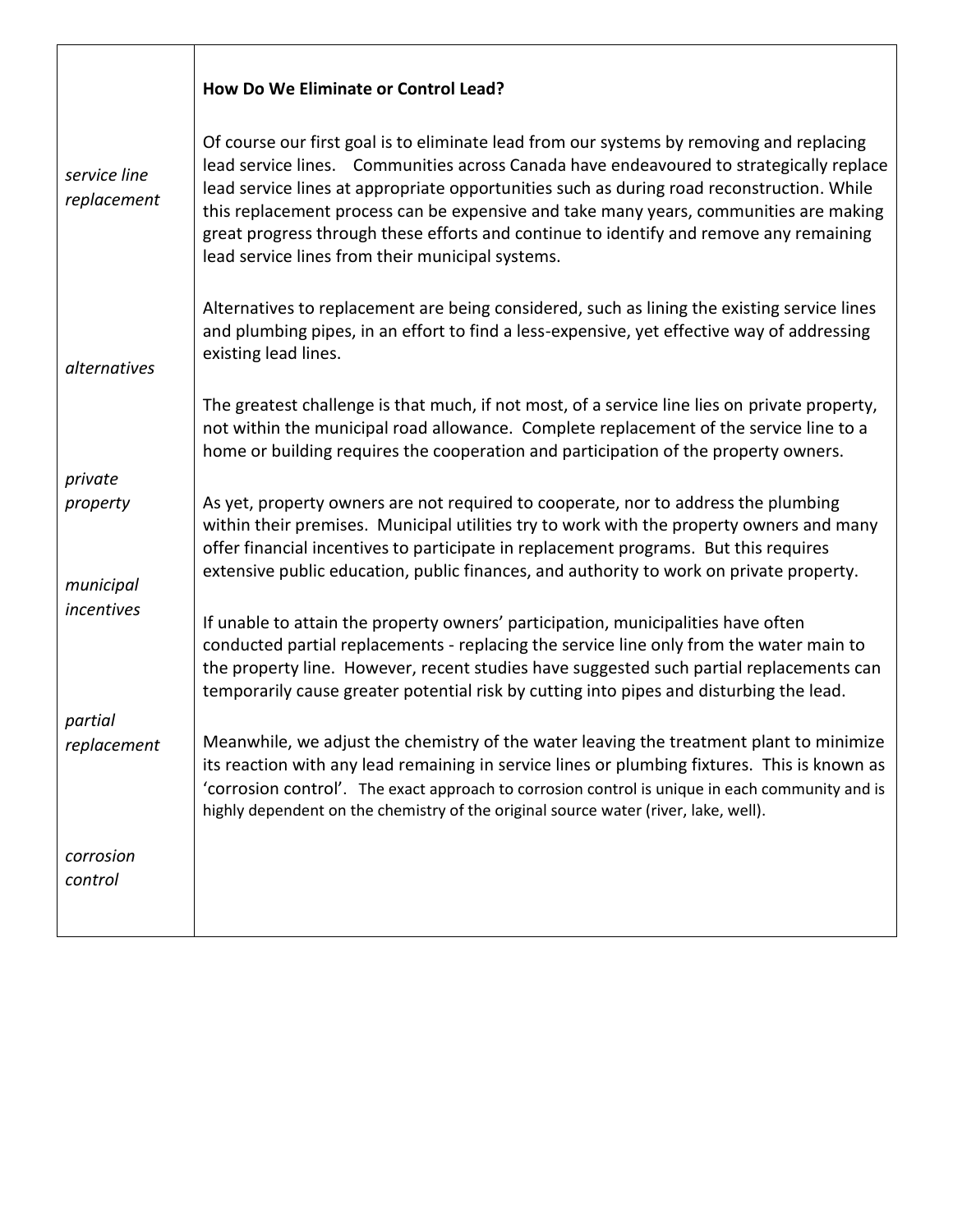|             | <b>Short Term Mitigation</b>                                                                                                                                                                                                                                                                                                                                                            |
|-------------|-----------------------------------------------------------------------------------------------------------------------------------------------------------------------------------------------------------------------------------------------------------------------------------------------------------------------------------------------------------------------------------------|
|             | There are steps a home owner can take in the short term to reduce the risks of lead.<br>Older homes that have been identified as having lead service lines or that suspect lead in<br>their plumbing and fixtures can:                                                                                                                                                                  |
| run the tap | Run their taps for 10 minutes each morning or when they have not used water for<br>$\overline{\phantom{a}}$<br>a few hours as this will flush through any water that has been sitting in pipes and<br>potentially exposed to lead.                                                                                                                                                      |
| filters     | Filter their drinking water with a home point-of-use system that is CSA or NSF<br>$\blacksquare$<br>certified to remove lead. These vary from simple jug filters to installing a filter<br>system under your sink or in your refrigerator system. It is very important that<br>these filters are maintained and/or replaced in accordance with the product's<br>recommended guidelines. |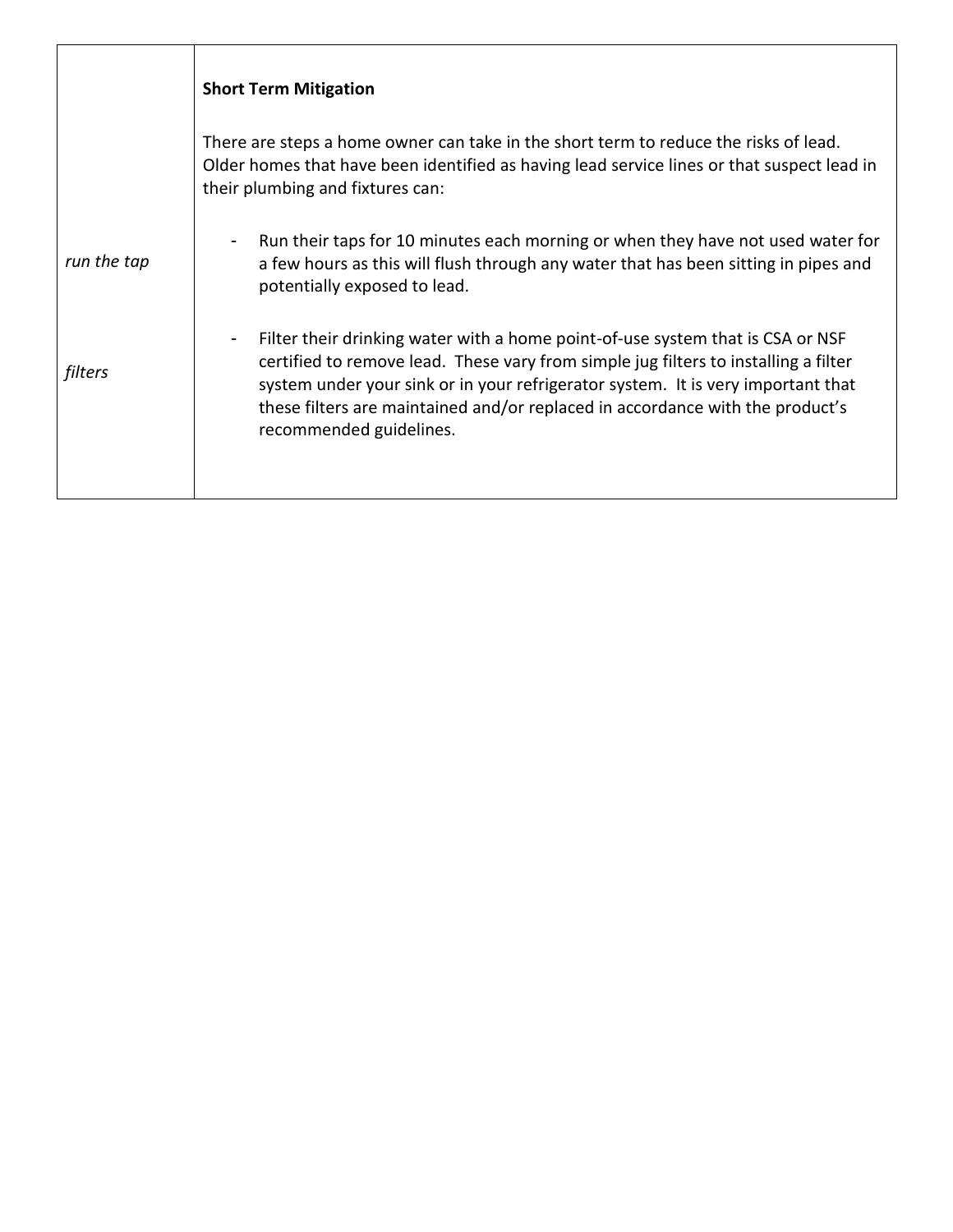|                       | What are the Guidelines and Regulations for Lead?                                                                                                                                                                                                                                                                                                                                                                                                                                                                                                                                         |
|-----------------------|-------------------------------------------------------------------------------------------------------------------------------------------------------------------------------------------------------------------------------------------------------------------------------------------------------------------------------------------------------------------------------------------------------------------------------------------------------------------------------------------------------------------------------------------------------------------------------------------|
| national<br>committee | While the regulation of drinking water and the enforcement of such regulations falls<br>under provincial/territorial jurisdiction, regulators from each province and territory come<br>together with the federal government to form the Federal-Provincial-Territorial<br>Committee on Drinking Water. This committee then works with Health Canada to<br>establish the Guidelines for Canadian Drinking Water Quality and the Guideline Technical<br>Documents. These 'guidelines' are then adapted and implemented to varying degrees as<br>regulations in each province and territory. |
| old quidelines        | Since 1992, these national Guidelines have suggested the Maximum Allowable<br>Concentration (MAC) of lead in drinking water be no more than 0.01 mg/L. Communities<br>with identified lead issues have taken significant action to reduce lead exposure in their<br>communities through service line replacement and corrosion control.                                                                                                                                                                                                                                                   |
|                       | More recent research has indicated that lead can have harmful effects at extremely low<br>levels, which has prompted the federal government to lower the recommended<br>Maximum Allowable Concentration (MAC) of lead in drinking water from 0.01 mg/L to just                                                                                                                                                                                                                                                                                                                            |
| new guidelines        | 0.005 mg/L. This places Canada with one of the lowest targets in the world for lead in<br>drinking water.                                                                                                                                                                                                                                                                                                                                                                                                                                                                                 |
| implementation        | It will then be up to each province and territory to determine how they might implement<br>this new guideline. Each province and territory must determine if and when it will adopt<br>the reduced MAC, how much time they will allow utilities to transition to this new target,<br>how testing and reporting will be conducted and what additional supports they can<br>provide in terms of public education, financial assistance and perhaps pressure for<br>property owners to undertake lead service line replacement.                                                              |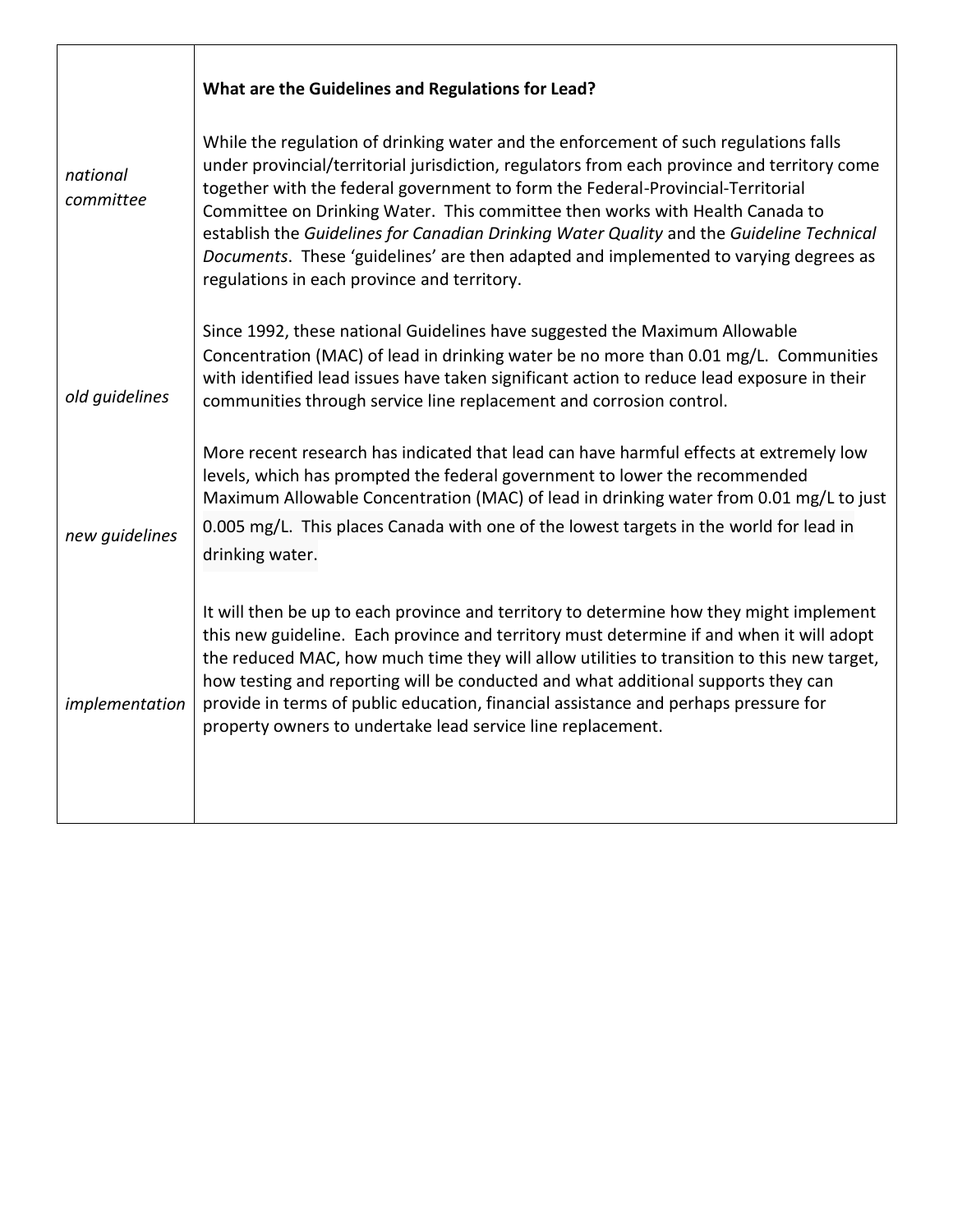|               | <b>Testing for Lead</b>                                                                                                                                                                                                                                                                                                                                                                                                                                                                                                                                                                                                                                                                                     |
|---------------|-------------------------------------------------------------------------------------------------------------------------------------------------------------------------------------------------------------------------------------------------------------------------------------------------------------------------------------------------------------------------------------------------------------------------------------------------------------------------------------------------------------------------------------------------------------------------------------------------------------------------------------------------------------------------------------------------------------|
| water testing | Drinking water is tested regularly as it leaves the treatment plant and is regularly tested at various<br>points throughout the water distribution system to ensure safety. The testing protocols and<br>reporting requirements can vary from province to province. Testing is generally performed by the<br>water utilities, but is also undertaken by the local health authority. Provincial and territorial<br>regulations, based on the national Guidelines, require water utilities to regularly test for lead and<br>report the results. The Guidelines state that every effort should be made to maintain lead levels<br>in drinking water "as low as reasonably achievable" (referred to as ALARA). |
| where we test | Testing for lead, however, is required to be done from the tap within private residences and<br>buildings. So the results of lead testing are not necessarily indicative of the municipal water<br>supply, but rather of that particular home or building's supply pipe, plumbing and fixtures.                                                                                                                                                                                                                                                                                                                                                                                                             |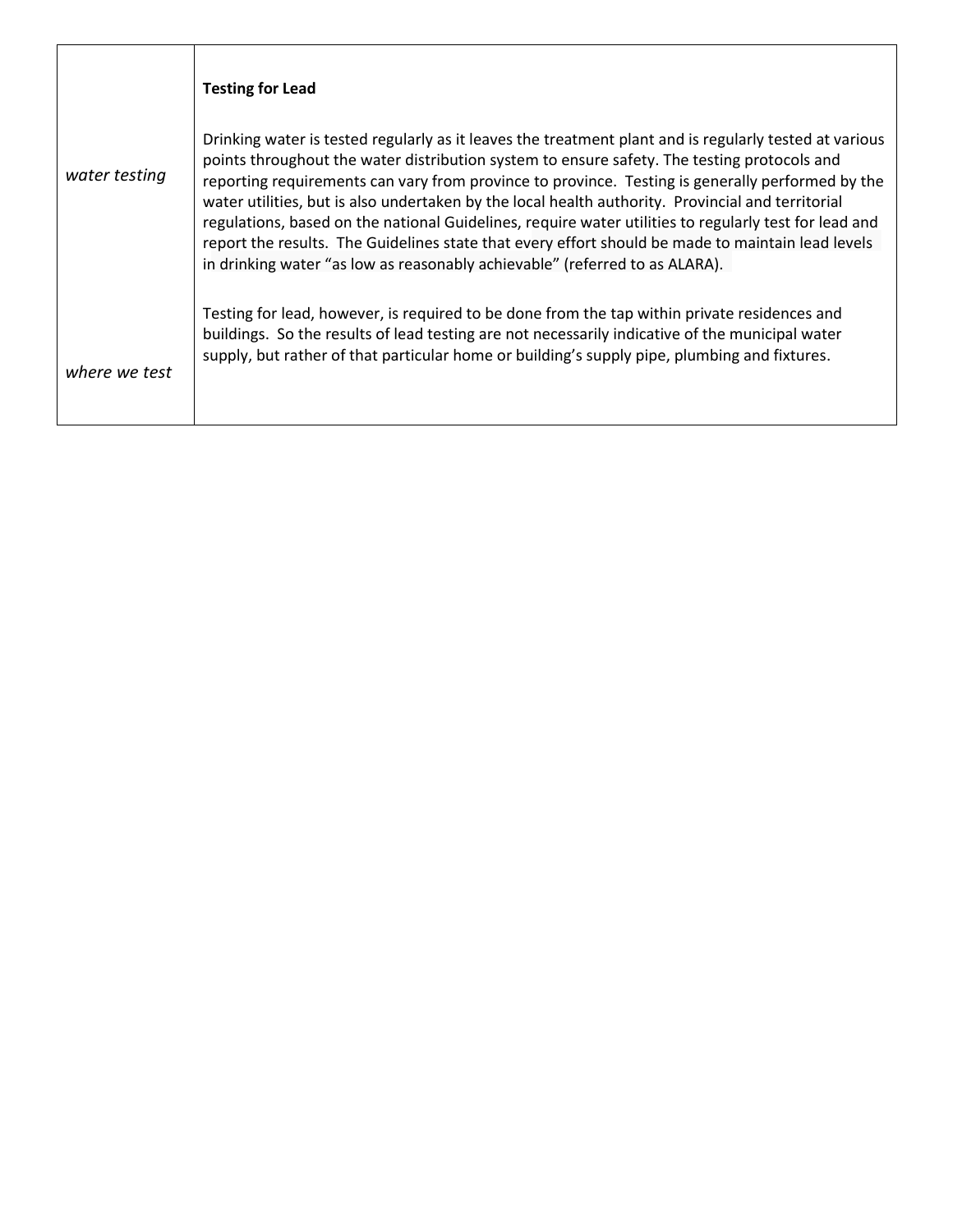|                                                    | What are the challenges we face to address Lead?                                                                                                                                                                                                                                                                                                                                |
|----------------------------------------------------|---------------------------------------------------------------------------------------------------------------------------------------------------------------------------------------------------------------------------------------------------------------------------------------------------------------------------------------------------------------------------------|
| challenges                                         | While Canadian municipalities and water utilities recognize the health risks of lead, and<br>fully support these new science-based guidelines, we all need to recognize the significant<br>challenges we all face to achieve these new targets:                                                                                                                                 |
| costs                                              | Tearing up streets and front yards to remove and replace lead service lines is very<br>expensive and very disruptive to communities.<br>For many communities, this will require financial assistance from the<br>$\circ$<br>federal and/or provincial governments as well as increased water rates or<br>specific levies.                                                       |
| time                                               | Even if funding is made available, such an endeavour will take many, many years<br>to complete.<br>o Alternative approaches and intermediate solutions need to be considered                                                                                                                                                                                                    |
|                                                    | The greatest challenge is that most of the presence of lead is on private property<br>and within private homes and buildings $\circ$ Most of the costs would be to work on<br>private property $\circ$ This is outside of the authority of the municipal utility being<br>held responsible for attaining these targets.                                                         |
| municipal<br>authority<br>homeowner<br>obligations | While municipalities work to incentivize property owners, there is no<br>$\circ$<br>obligation to cooperate with any lead replacement/reduction plan<br>Municipal utilities will be held responsible for the quality of the water<br>$\circ$<br>tested from a consumer's tap within their premises as opposed to testing<br>the water that is delivered to their property line. |
|                                                    |                                                                                                                                                                                                                                                                                                                                                                                 |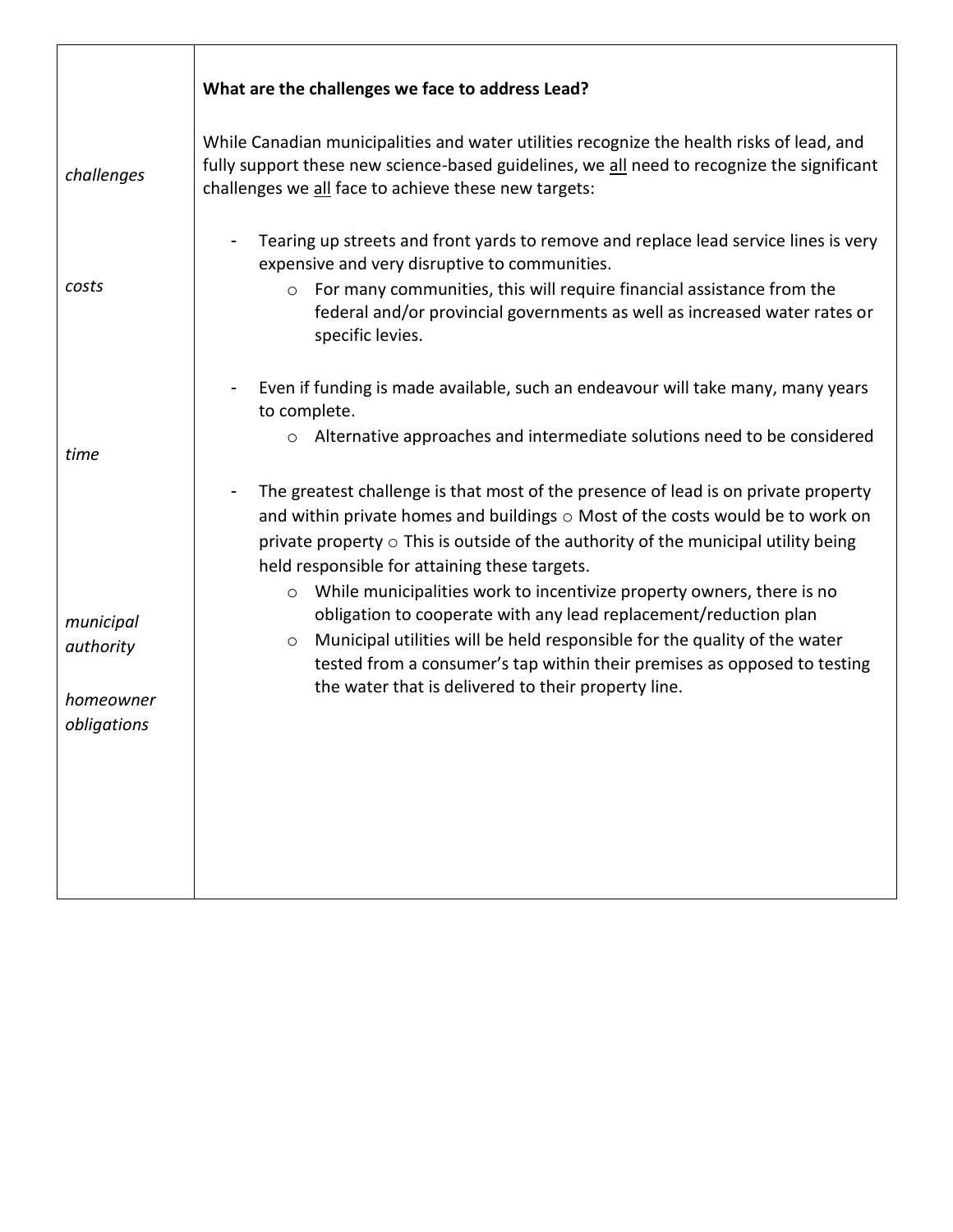|                          | What else can be done or should be done?                                                                                                                                                                                                                                                                                                                                                                                                                                                                                                          |
|--------------------------|---------------------------------------------------------------------------------------------------------------------------------------------------------------------------------------------------------------------------------------------------------------------------------------------------------------------------------------------------------------------------------------------------------------------------------------------------------------------------------------------------------------------------------------------------|
| education                | Educating the Public on: $\circ$ The health risks of lead, the potential for lead in their homes<br>and their own responsibility to address lead in their home<br>The responsibility of property owners to cooperate with municipalities on<br>$\circ$<br>projects to replace lead service lines                                                                                                                                                                                                                                                  |
| identification           | Public Identification of Lead: o All municipalities must complete an assessment of the<br>risk of lead in their communities, complete adequate inventories of where<br>lead exists (or is likely to exist) and this should be shared with the public<br>It could be mandatory for the presence of Lead to be identified in home<br>$\circ$<br>inspections so the potential home buyer can be made aware as this is a<br>greater concern to those who are pregnant or with young children (similar<br>to identifying asbestos, or UFFI insulation) |
|                          | Permissive Legislation: $\circ$ Each province and territory may need to reconsider any<br>legislation that currently restricts municipal utilities from expending funds<br>on private property or conducting work upon private property<br>They may also wish to consider legislation forcing property owners to<br>$\circ$<br>cooperate with and participate in service line replacement programs                                                                                                                                                |
| authority<br>cooperation | Financial Supports $\circ$ The federal and provincial governments need to identify specific<br>funds to support municipal costs in such removal/replacement or alternative<br>solutions, or identify lead reduction as a higher priority in existing<br>infrastructure funding programs                                                                                                                                                                                                                                                           |
|                          | The federal and provincial governments need to consider financial<br>$\circ$<br>incentives to property owners to take action, either through grants or tax<br>rebates                                                                                                                                                                                                                                                                                                                                                                             |
| grants                   |                                                                                                                                                                                                                                                                                                                                                                                                                                                                                                                                                   |
| rebates                  |                                                                                                                                                                                                                                                                                                                                                                                                                                                                                                                                                   |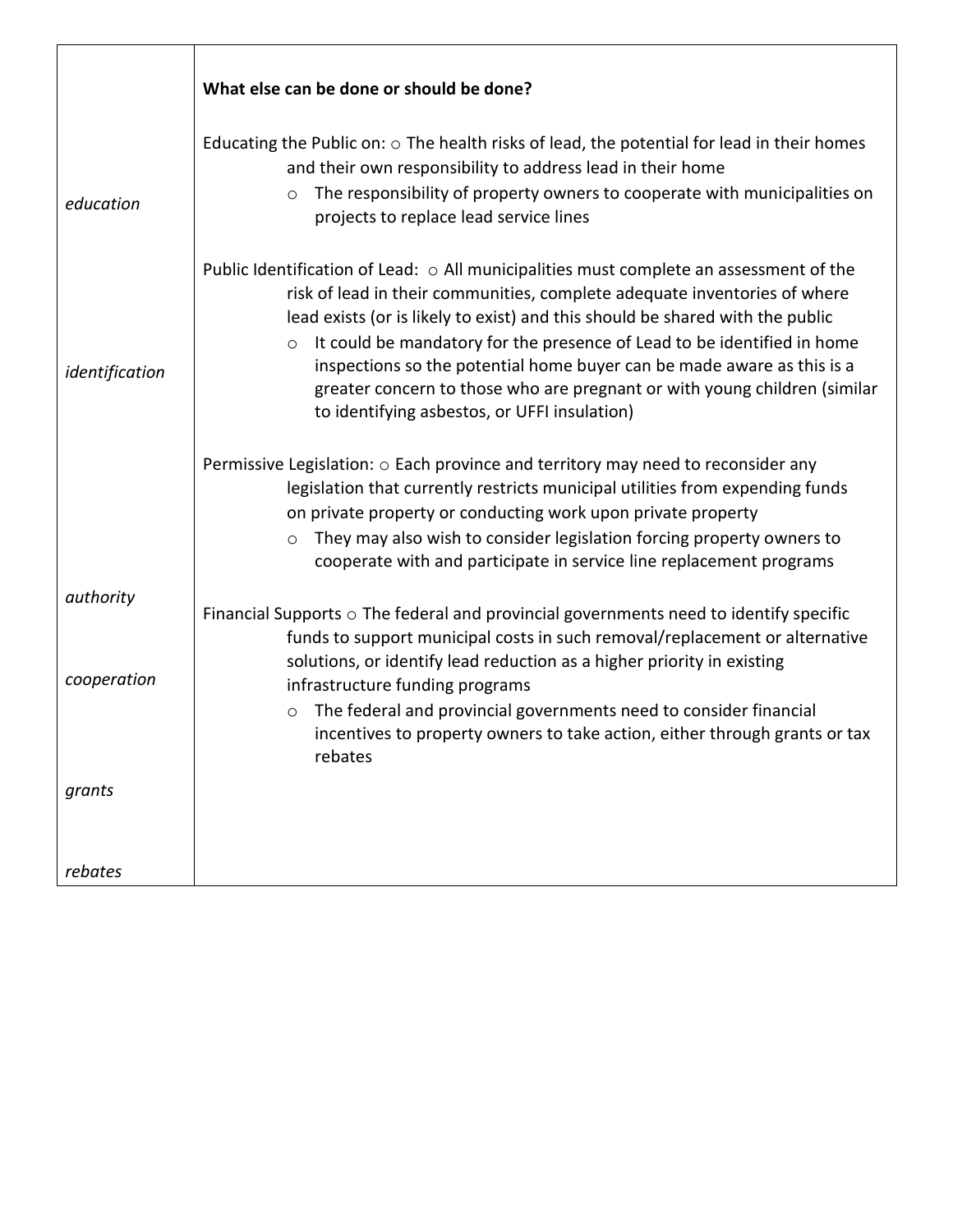|                 | So is my tap water safe to drink?                                                                                                                                                                                                                                                                             |
|-----------------|---------------------------------------------------------------------------------------------------------------------------------------------------------------------------------------------------------------------------------------------------------------------------------------------------------------|
| professionalism | Canadian municipalities have prided themselves in consistently providing some of the<br>safest drinking water in the world. We have the greatest confidence in our national<br>guidelines, the provincial regulations and oversight, and, most-importantly, in the<br>professionalism of our water operators. |
| new targets     | Nothing has changed overnight about Canadians' drinking water. We have just set new<br>targets to be even better.                                                                                                                                                                                             |
| commitment      | Our Canadian municipal utilities provided their communities with the safest water<br>yesterday, the safest water today and will continue to provide the safest water tomorrow.                                                                                                                                |